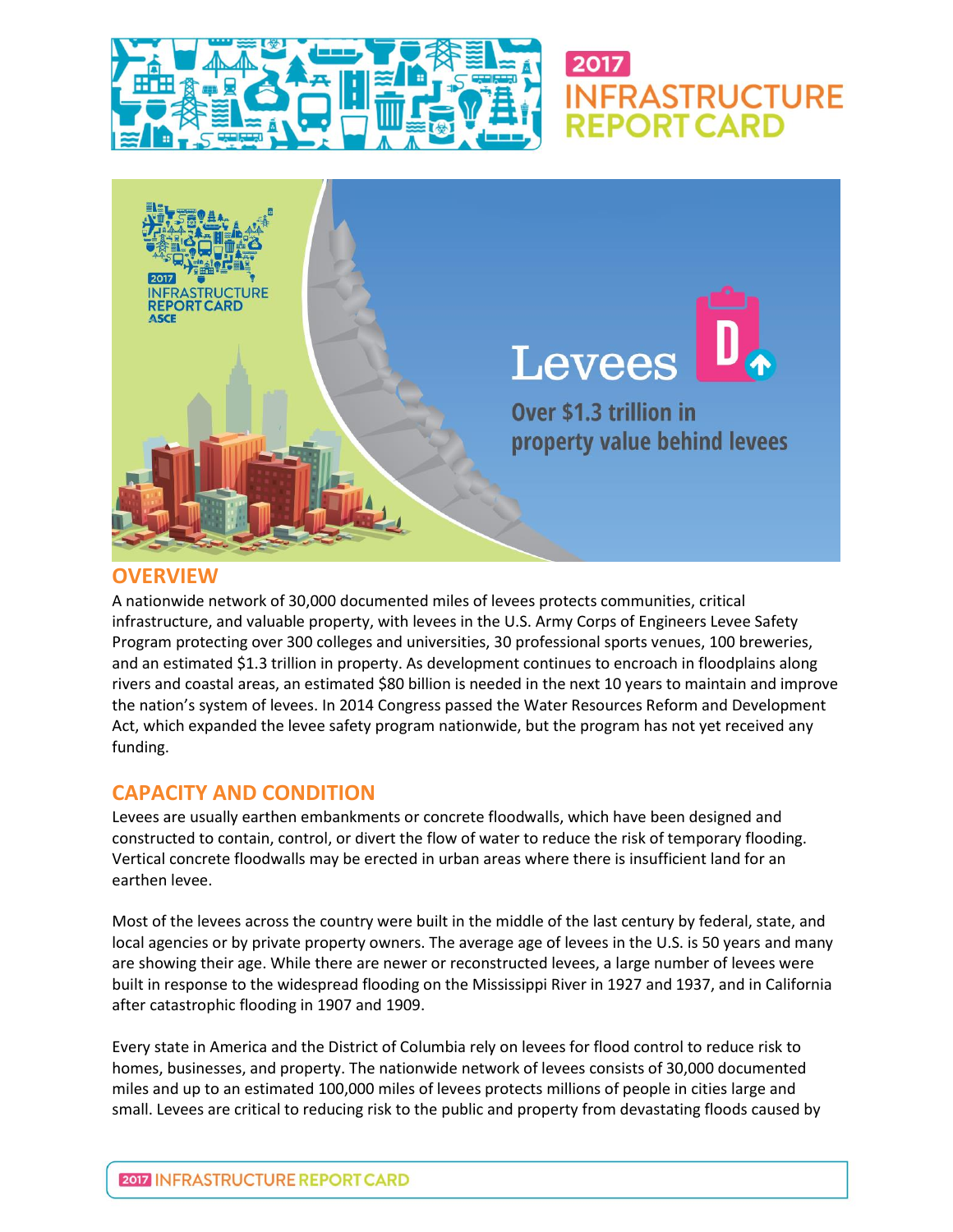

the rising of rivers during high rain events or from surge and waves during large coastal storm events. With more than half of the U.S. population living within 50 miles of a coast and continued development in flood plains, levees play a critical life safety role. Unfortunately, because this infrastructure often goes unnoticed, citizens are frequently unaware of the risks associated with possible failure of a levee.

According to the U.S. Army Corps of Engineers' (USACE) National Levee Database (NLD), levees are found in approximately 35% of the nation's counties, with nearly two-thirds of Americans living in a county with at least one levee. Earthen embankments make up 97% of all the levees in the USACE Levee Safety Program, while floodwalls make up the remaining 3%. The NLD contains 11,900 individual levee systems accounting for the nearly 30,000 miles of documented levees. The USACE maintains authority over 13,700 miles, while other federal, state, or local agencies are responsible for the remaining 15,400 miles in the NLD. Due to the large inventory of levees outside of USACE's authority, the condition of the nation's levees is largely unknown, but future efforts are planned to gain a better understanding of the nation's levees, as authorized in Water Resources Reform and Development Act of 2014.

The USACE has performed engineering inspections and risk assessments to understand the condition and characterize the flood risk associated with levees in their authority. Currently, USACE has completed risk assessment on over 1,200 levee systems out of the 2,500 in the USACE program. The risk assessment shows that of USACE-owned levees, 5% are high to very high risk, 15% moderate risk, and 80% low risk. The assessments are based on several criteria, including possible loading events such as floods, storms, and earthquakes; level of performance; and consequences of failure. Major deficiencies include culverts, seepage – the biggest risk driver – and vegetation. The numbers of high and moderate risk levees are expected to grow as more inspections are performed, raising awareness of their conditions. Currently, less than half of the levees in USACE's authority have risk assessment and risk characterizations.

Levees function passively or may require active mechanical operations. For example, some levees have gates and pumps, which may require personnel to operate them in times of floods. Levees require regular maintenance and periodic upgrades to retain their level of protection.

#### **FUNDING & INVESTMENT**

It is estimated that \$80 billion is needed in the next 10 years to maintain and improve the nation's levees. Federal funding is available only for USACE-owned levees. More than half of levees are owned by states and localities, which often have limited budgets for repairs and maintenance.

The 2014 Water Resources Reform and Development Act (WRRDA) created a new National Levee Safety Initiative (NLSI). This program will promote consistent safety standards, create levee safety guidelines, and provide funding assistance to states for establishing participating levee safety programs. WRRDA authorized \$395 million to support levee safety initiative. However, since the NLSI was passed, not a single dollar has been appropriated for the program, nor has the program been identified in the Presidential Budget Request as a priority. Even if funds are appropriated for this program, they are not intended to be used for levee repairs, maintenance, or rehabilitation of the infrastructure. Funding the National Levee Safety Initiative to create state programs would be a major step toward improving the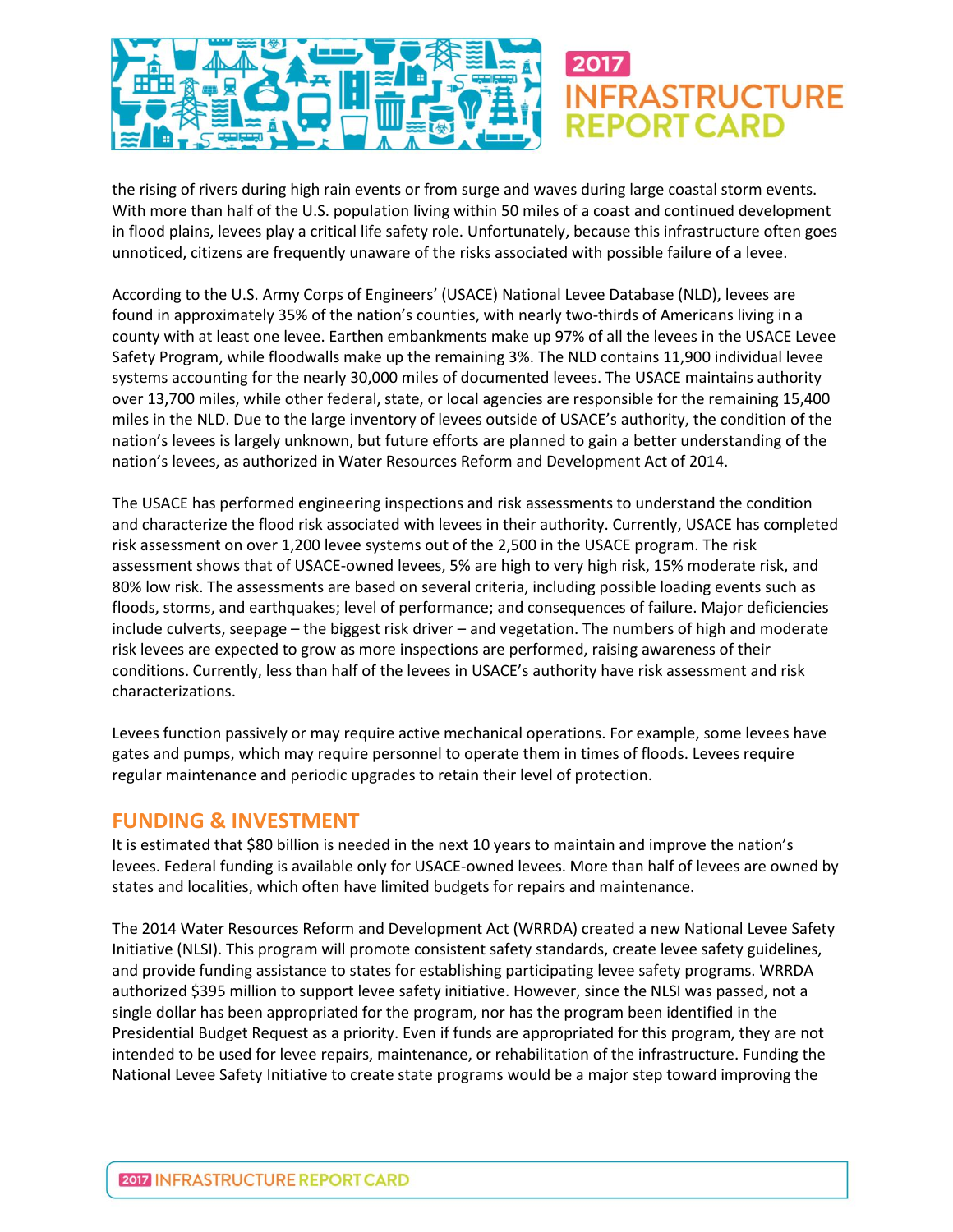

nation's levee infrastructure. Without investment in this program, levees will continue to languish and much of this critical infrastructure's condition will remain unknown.

# **PUBLIC SAFETY, RESILIENCE & INNOVATION**

Levees play a critical role in protecting many American communities and their economies at risk of dangerous flooding. Those in the USACE Levee Safety Program protect over 300 universities, 30 professional sports venues, 100 breweries, and an estimated \$1.3 trillion in property. During floods in the summer of 2015, the U.S. Army Corps of Engineers estimated that levees in the South, Central, and Southwestern United States prevented more than \$13.1 billion in damage. Along the Mississippi River decades of levee upgrades have prevented \$306 billion in flood damage prevention, equating to a 24-to-1 return on investment of that infrastructure. The National Flood Insurance Program (NFIP), which encourages flood risk mitigation activities and requires at-risk homeowners to purchase insurance, saves the national economy \$1.7 billion in avoided losses due to flooding.

With ownership and maintenance responsibilities for U.S. levees spread across multiple jurisdictions, the Federal Emergency Management Agency (FEMA), USACE, and local partners have undertaken efforts to increase coordination across agencies for levee inventories, inspections, safety ratings, and public awareness, including development of public safety and information programs.

#### **RECOMMENDATIONS**

- Fully fund the National Levee Safety Program passed in the Water Resources Reform and Development Act of 2014.
- Complete the National Levee Inventory for both federal and nonfederal levees.
- Adopt a levee hazard potential classification system.
- Complete levee mapping as outlined in the National Flood Insurance Program reform bill and implement FEMA's new levee mapping and analysis program.
- Increase funding at all levels of government and leverage private funds to address structural and nonstructural solutions that reduce risk to people and property.
- Require insurance where appropriate, and create emergency action plans for levee-protected areas.
- Ensure that operation and maintenance plans cover all aspects of a complex levee system.
- Assess levees using updated hydrology and hydraulic analyses that incorporate the impact of urbanization and climate change, particularly for coastal levees.

# **GLOSSARY OF TERMS**

**Culvert** – An opening through an embankment for the conveyance of water by mean of pipe or an enclosed channel.

**Seepage** – The slow movement of water through small openings and spaces in the surface of unsaturated soil into or out of a body of surface or subsurface water.

**Levees** – Manmade barriers (e.g., as an embankment, floodwall, or other structure) that are built to provide protection from hurricane, storm, or flood protection relating to seasonal high water, storm